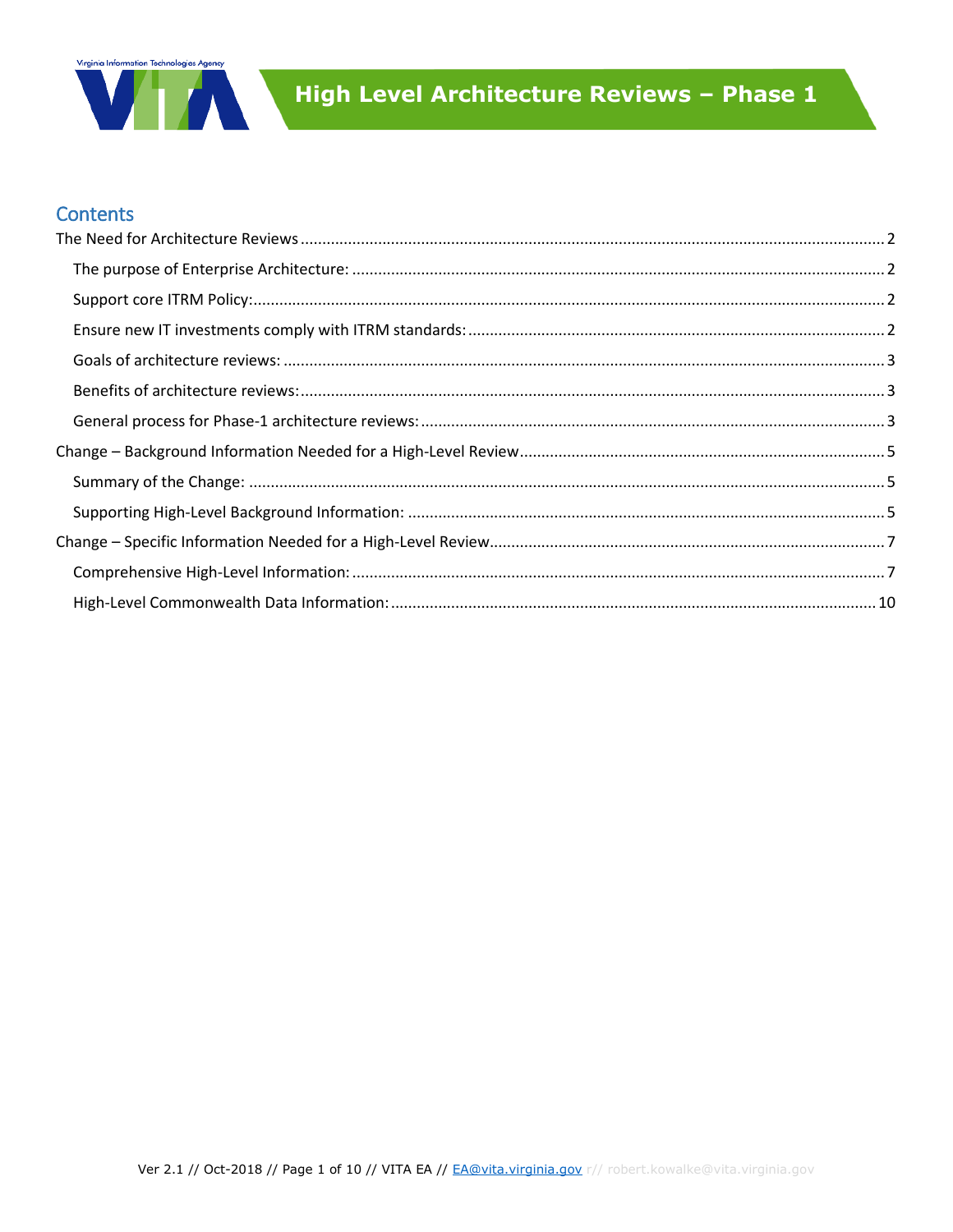## Phase-1

# **High Level** Enterprise Architecture Reviews

## <span id="page-1-0"></span>The Need for Architecture Reviews

#### <span id="page-1-1"></span>The Purpose of Enterprise Architecture:

Enterprise Architecture (EA) is a strategic business capability that provides benefits to an organization by utilizing a framework and knowledge base to:

- Establish and maintain the architectural vision
- Apply governance in support of the enterprise mission

EA uses the framework and knowledge base to support:

- Management
- Design and deliverance of strategic business and IT changes
- Alignment of outcomes to strategies
- Successful business transformations

EA contributes to an organizations mission by advising on critical issues such as:

| Cost reduction                                                 | Process improvement    | Innovation                    |
|----------------------------------------------------------------|------------------------|-------------------------------|
| Technology selection                                           | Performance management | Potential new business models |
| Research and analysis of other possibilities and opportunities |                        |                               |

#### <span id="page-1-2"></span>Support Core ITRM Policy:

VITA ITRM Policies, Standards, and Guidelines webpage:

- [https://www.vita.virginia.gov/media/vitavirginiagov/it](https://www.vita.virginia.gov/media/vitavirginiagov/it-governance/psgs/pdf/ITRMPolicyGO10202.pdf)[governance/psgs/pdf/ITRMPolicyGO10202.pdf](https://www.vita.virginia.gov/media/vitavirginiagov/it-governance/psgs/pdf/ITRMPolicyGO10202.pdf)
- <https://www.vita.virginia.gov/it-governance/itrm-policies-standards/>

#### <span id="page-1-3"></span>Ensure new IT investments comply with ITRM standards:

VITA IT Investment Management webpage:

- [https://www.vita.virginia.gov/media/vitavirginiagov/it](https://www.vita.virginia.gov/media/vitavirginiagov/it-governance/psgs/pdf/ITIM_Standard_CPM_516.pdf)[governance/psgs/pdf/ITIM\\_Standard\\_CPM\\_516.pdf](https://www.vita.virginia.gov/media/vitavirginiagov/it-governance/psgs/pdf/ITIM_Standard_CPM_516.pdf)
- <https://www.vita.virginia.gov/it-governance/it-investment-management/>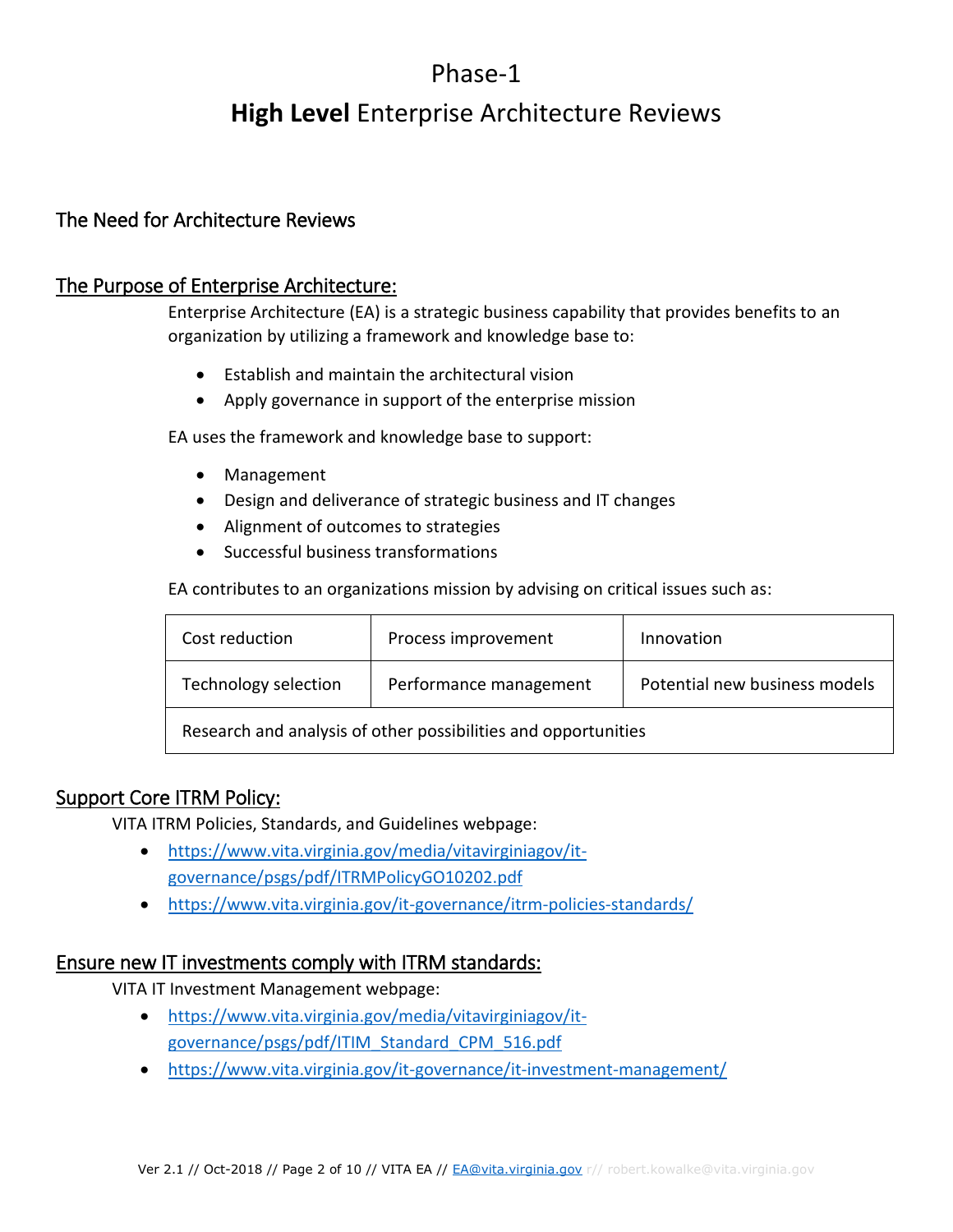EA reviews provide relevance to agencies by ensuring solutions comply with standards as early as possible within the overall commonwealth Information Technology (IT) strategic planning process. <https://www.vita.virginia.gov/it-governance/it-investment-management/it-strategic-planning/>

## <span id="page-2-0"></span>Goals of architecture reviews:

- Changes are documented
- Changes are coherently described
- Changes are conformant to commonwealth and agency principles, standards, and plans
- Changes comply with commonwealth security and will not impose a risk to the commonwealth
- Changes are compatible with the legacy and current technical landscape
- Changes are compatible with the technical roadmap
- Chosen technology for changes, and the design are likely to achieve the goals and objectives set forth by the change

#### <span id="page-2-1"></span>Benefits of architecture reviews:

- Identify potential risks to the architecture from the proposed change
- Assess quality attributes of the change such as scalability and performance
- Identify opportunities for reuse of artifacts and components within the current enterprise in support of the change
- Promote good architecture design and evaluation practices, such as ensuring the change is well documented and understandable, which then ensures the rationale for important design decisions is recognized
- Improve overall architecture documentation quality, which supports anticipated troubleshooting and eventual transition and migration strategies within the enterprise
- Uncover problems the change may cause to the current enterprise
- Change conforms to VITA's quality assurance process
- Uncover conflicts in requirements identified in the change review package
- Assist stakeholders in negotiating conflicting requirements
- Facilitate clear articulation of nonfunctional requirements
- Identify skills required to implement the proposed change
- Open needed communication channels among change stakeholders

#### <span id="page-2-2"></span>General process for Phase-1 architecture reviews:

- Author:
	- o assimilates the necessary information in preparation for a change request
	- o prepares the necessary change review package to submit
- MSI:
	- o Examines the change review package
	- $\circ$  Determines whether the change review package is ready to be submitted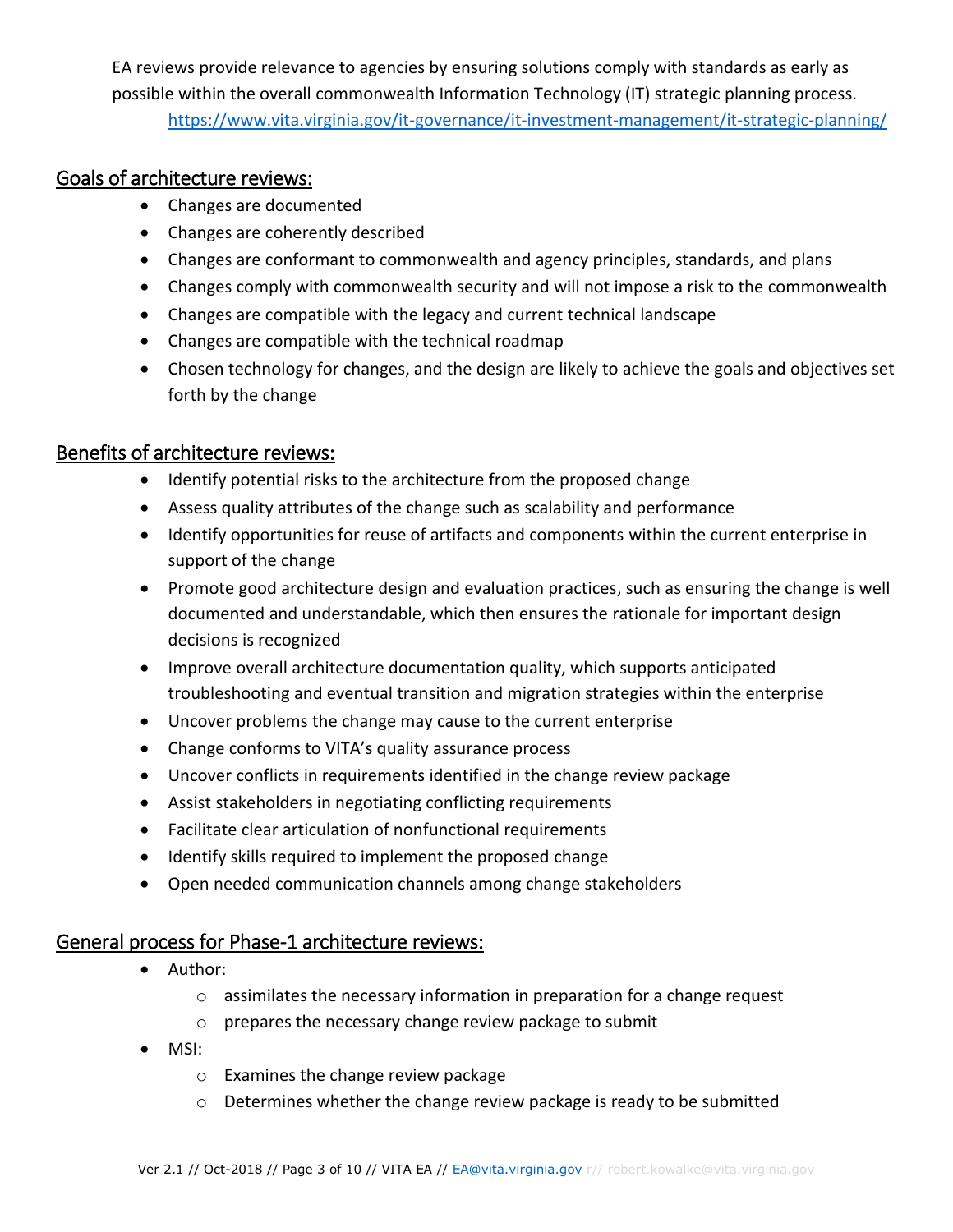- o Submits the change review package for architecture review
- Architecture Review Domain Members:
	- o Study the change review package from their domain perspective and overall IT background experience
	- o Identify any area of concern with focus especially within their domain
	- o Identify any other concerns with the change from an overall broad perspective
	- o Prepare and submit their comments, questions, and/or concerns



A phase-2 EA review is more detailed in scope due to the complexity of a requested change to the enterprise. It generally follows the same phase-1 architecture review process.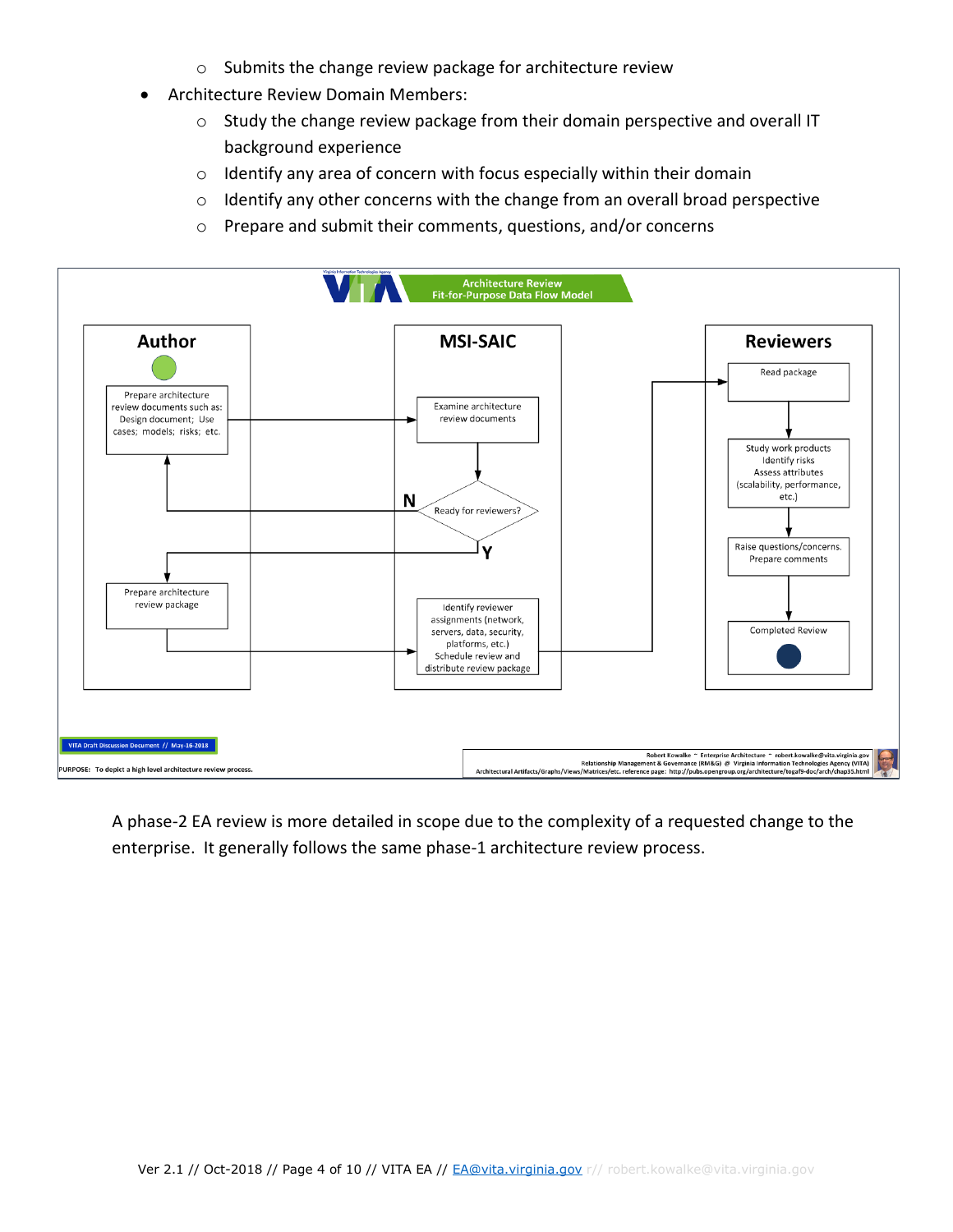## <span id="page-4-0"></span>Change – Background Information Needed for a High-Level Review

#### <span id="page-4-1"></span>Summary of the Change:

If the CIO/COO wanted to quickly know what this change was about, what would you say?

For your short summary, include such things as:

- Risks anticipated with the change.
- Risks associated with not changing.
- Is this a mandated change?
- Is what you're doing new?
- Are you buying, or building, or...?
- Is there sensitive data involved?
- Where is this being hosted?
- etc…

## <span id="page-4-2"></span>Supporting High-Level Background Information:

1. What strategies identify closest to what you're seeking to accomplish by this change?

| <b>Sustain</b>          | Keeping the app/system/service fed and watered for minimum effort and<br>cost                                                                                    |
|-------------------------|------------------------------------------------------------------------------------------------------------------------------------------------------------------|
| <b>Extend / Enhance</b> | Improve integration and flexibility                                                                                                                              |
| Consolidate             | Reducing duplication, reducing overhead, and driving efficiency by<br>consolidation                                                                              |
| Remediate               | Re-factoring the app/system/service to a better structure to improve<br>integration and flexibility or to comply with policies, standards, and/or<br>guidelines. |
| <b>Cost Avoidance</b>   | Costs increasing beyond the ROI for the current app/system/service                                                                                               |
| <b>Cost Savings</b>     | Saving money to apply elsewhere                                                                                                                                  |
| <b>Re-platform</b>      | Moving the app/system/service to a more modern environment<br>(hardware, operating system, cloud-SaaS, etc.)                                                     |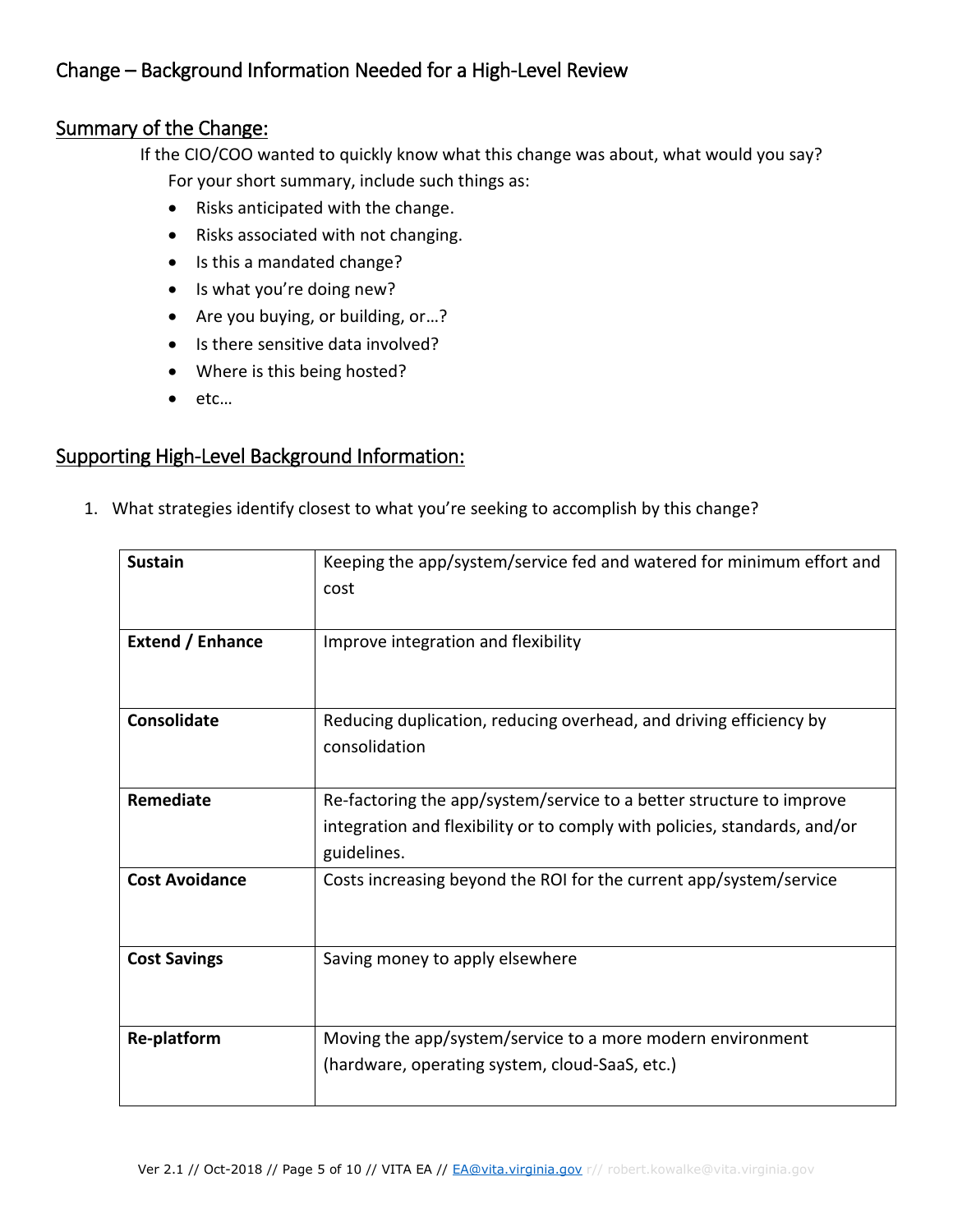| <b>Migrate</b>      | Translate to a new language or re-use the code in a modern environment                           |
|---------------------|--------------------------------------------------------------------------------------------------|
| Replace             | Mine the app/system/service for essential rules, and recreate in a modern<br>language or package |
| <b>Decommission</b> | Retiring an app/system/service in a controlled manner while preserving<br>essential data         |
| <b>Other</b>        | Please explain                                                                                   |

- 2. Is there a project or program associated with the deployment of this change/solution?
	- a. What is the name of the project or program?
	- b. What is the proposed schedule? (Include start and end dates too.)
	- c. What are the internal and/or external dependencies?
- 3. Who is requesting the change?
	- a. Project Manager POC?
	- b. Technical POC?
- 4. Who are the users impacted by the change?
	- $\bullet$  Internal User(s)
	- COV agency(s)
	- External users
	- General Public
	- Other Please explain.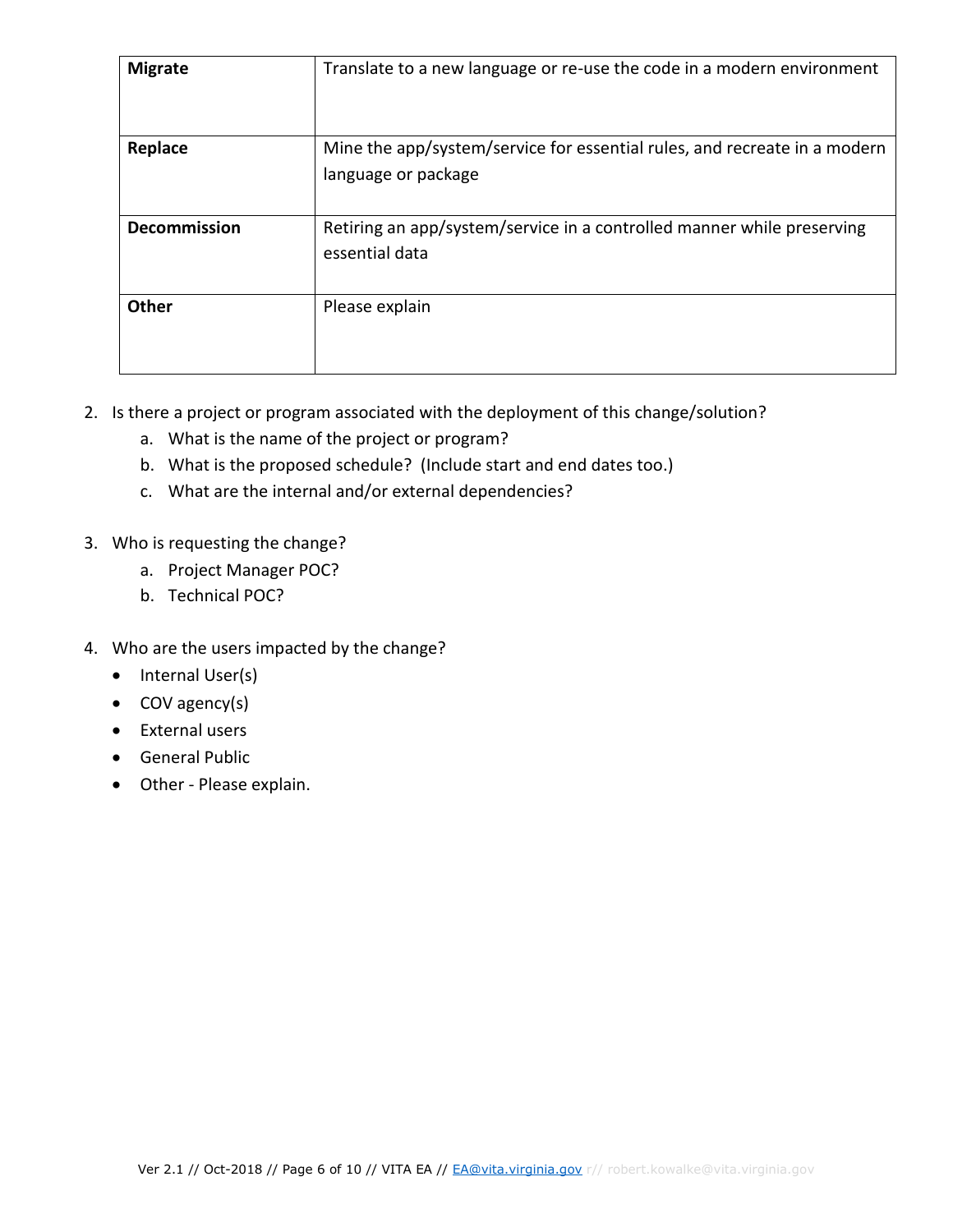## <span id="page-6-0"></span>Change – Specific Information Needed for a High-Level Review

#### <span id="page-6-1"></span>Comprehensive High-Level Information:

5. Will the new or changed solution be in in compliance with Commonwealth of Virginia (COV) ITRM requirements?

<http://www.vita.virginia.gov/it-governance/itrm-policies-standards/> [https://www.vita.virginia.gov/resources/vita-rules/\)](https://www.vita.virginia.gov/resources/vita-rules/)

| Yes         |                |                                                                                                                                |
|-------------|----------------|--------------------------------------------------------------------------------------------------------------------------------|
| No          | Please explain |                                                                                                                                |
| Do not know | Please explain | For instance, you may not know about a specific solution<br>to be implemented, but you know you need the change<br>regardless. |

6. Please select what best explains the nature of your change:

| <b>New solution</b>      | Addressing a new business need                                   | Please identify that new need.                           |
|--------------------------|------------------------------------------------------------------|----------------------------------------------------------|
| New solution             | Addressing an existing business<br>need with no current solution | Please identify the existing<br>solution.                |
| New solution             | Replacing one or more existing<br>solutions                      | Please identify the existing<br>solution(s).             |
| <b>New functionality</b> | Add new functionality to one or<br>more existing solutions       | Please specify the new<br>functionality.                 |
| No functional change     | Re-platforming                                                   | Please specify the platform<br>being changed.            |
| No functional change     | Remediating then re-platforming                                  | Please specify the remediation<br>and re-platforming.    |
| No functional change     | <b>Updating COTS version</b>                                     | Please specify the complete<br>version identification.   |
| No functional change     | Updating underlying technology<br>used by the solution           | Please specify the complete<br>technology being updated. |
| <b>Other</b>             |                                                                  | Please explain.                                          |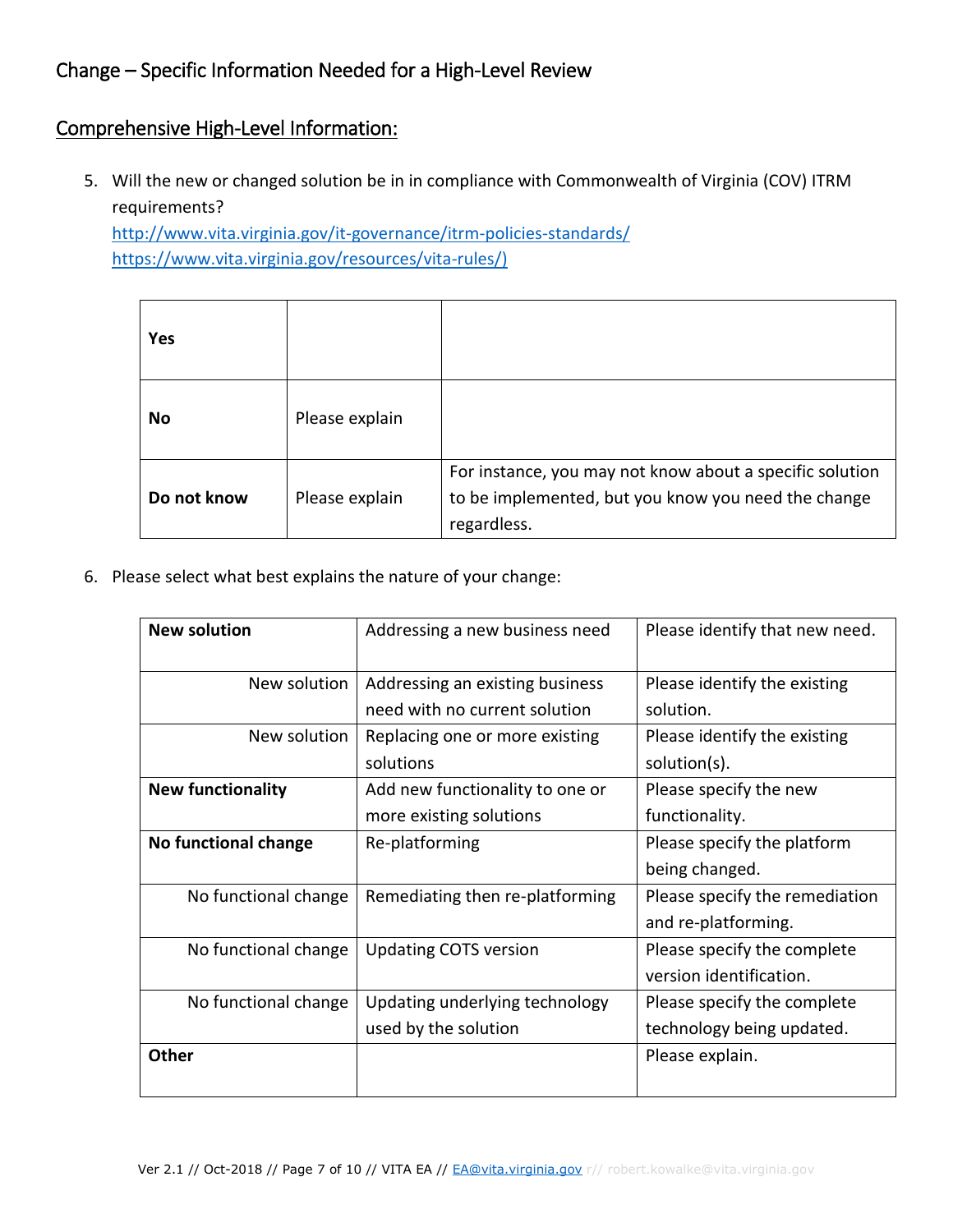- 7. If you are creating a new solution, out of the below options, which best explains this new solution:
	- a. Reuse:
		- i. Other current agency solution
		- ii. Collaborative solution
		- iii. Enterprise solution
	- b. New build
	- c. Procure new solution
	- d. Other Please explain
- 8. What technologies will be involved with this change?

| Products | Operating Systems   Versions |     |
|----------|------------------------------|-----|
| Devices  | Appliances                   | etc |

- 9. Are there any technologies involved that are new to your agency, or that are non-strategic to the commonwealth?
	- a. If yes, will (or do) the technologies have support models in place?
		- i. If no support models are in place, then what have you done to mitigate the risk of technologies not fully supported?

For instance, if bringing in Oracle, do you have an Oracle DBA to support you on that Oracle platform?

10. Will this change require a procurement? If yes, please select all that apply:

| Request for Information (RFI)                   | <b>Existing contract - VITA</b>     | Sole Source            |
|-------------------------------------------------|-------------------------------------|------------------------|
| $\sqrt{\frac{1}{2}}$ Request for Proposal (RFP) | Existing contract - AGENCY          |                        |
| Invitation for Bid (IFB)                        | $\exists$ Existing contract - OTHER | Other - Please explain |

11. Where will this change be hosted?

| <b>COV Centralized Data Center</b> | <b>Agency Data Center</b> | 3 <sup>rd</sup> Party    |
|------------------------------------|---------------------------|--------------------------|
| Virtual                            | Virtual                   | Supplier                 |
| Physical                           | Physical                  | Via an existing contract |
|                                    |                           | SaaS                     |
|                                    |                           | PaaS                     |
| <b>Other: Please Explain</b>       |                           |                          |

12. What service component domains does this change impact?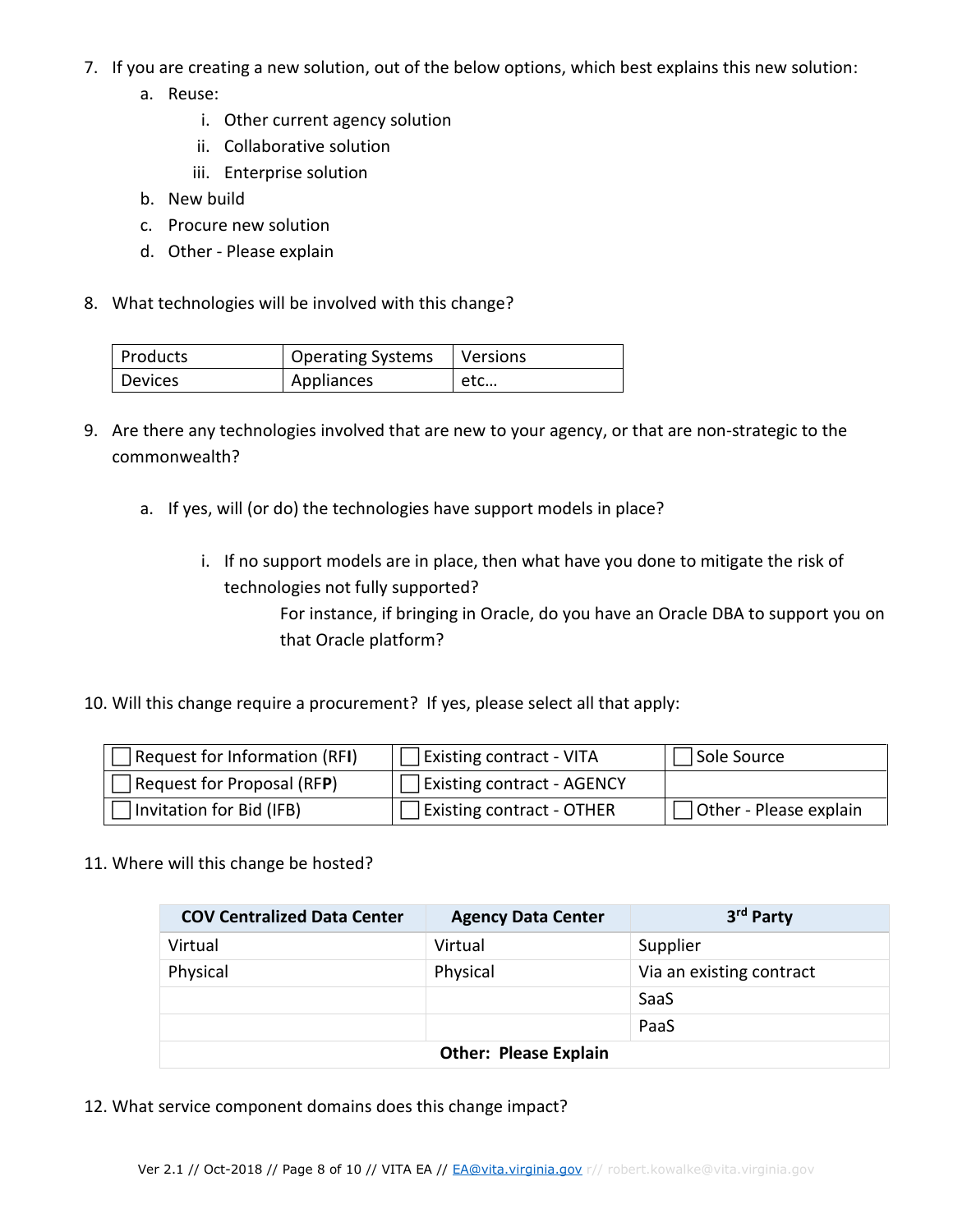Explain the effect of the change on each service domain impacted Include date when needed for each service domain impacted.

| <b>Domain Impacted</b>         | <b>Date Needed</b> | <b>Effect of change on the domain</b> |  |
|--------------------------------|--------------------|---------------------------------------|--|
|                                | Dec-31-2019        |                                       |  |
| <b>Server</b>                  |                    |                                       |  |
| <b>Storage</b>                 |                    |                                       |  |
| <b>Network</b>                 |                    |                                       |  |
| <b>Telecom</b>                 |                    |                                       |  |
| <b>End-user Devices</b>        |                    |                                       |  |
| <b>Printers</b>                |                    |                                       |  |
| <b>Messaging Services</b>      |                    |                                       |  |
| <b>Mainframe</b>               |                    |                                       |  |
| <b>Security</b>                |                    |                                       |  |
| <b>Application Integration</b> |                    |                                       |  |
| <b>Services (AIS)</b>          |                    |                                       |  |
| <b>Disaster Recovery</b>       |                    |                                       |  |
| <b>Finance Charging</b>        |                    |                                       |  |
| <b>Finance Billing</b>         |                    |                                       |  |
| <b>Help Desk</b>               |                    |                                       |  |
| <b>Other MSI</b>               |                    |                                       |  |

- 13. Have you completed models showing the pieces and parts of this change, and how this change integrates into the current enterprise?
	- a. Yes: Please include those models/diagrams/charts/visuals/etc…
	- b. No: When will your models/diagrams/charts/visuals/etc., be available?
	- c. Not Providing? Please explain why.

14. Have you completed a design document?

- a. Yes: Please provide it.
- b. No: When will the design document be available?
- c. Not Providing? Please explain why.